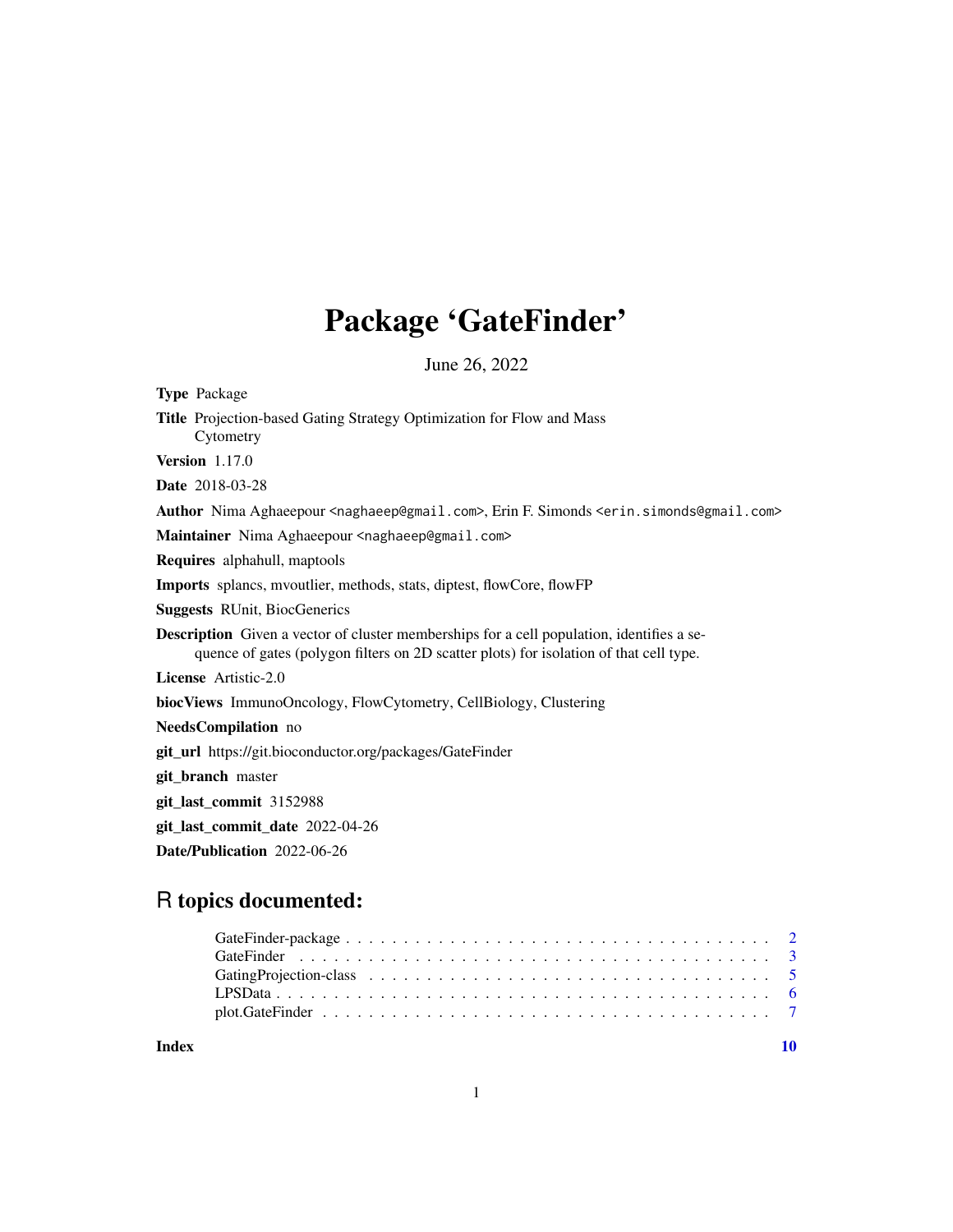<span id="page-1-0"></span>GateFinder-package *GateFinder*

#### Description

Given a vector of cluster memberships for a cell population, identifies a sequence of gates (polygon filters on 2D scatter plots) for isolation of that cell type.

### Details

| Package: | GateFinder   |
|----------|--------------|
| Type:    | Package      |
| Version: | 1.0          |
| Date:    | 2013-12-21   |
| License: | Artistic-2.0 |

 $\sim$  An overview of how to use the package, including the most important  $\sim$   $\sim$  functions  $\sim$ 

#### Author(s)

Nima Aghaeepour <naghaeep@gmail.com> and Erin F. Simonds <erin.simonds@gmail.com>

#### Examples

library(flowCore)

```
data(LPSData)
##Select the target population. In this case cells with those with a pP38 expression (dimension 34) of higher than 3
targetpop <- (exprs(rawdata)[,34]>3.5)
```
##Subset the markers that should be considered for gating. x=exprs(rawdata)[,prop.markers] colnames(x)=marker.names[prop.markers]

##Run GateFinder. ans=GateFinder(x, targetpop)

##Make the plots. plot (x, ans, c(2,3), targetpop) plot(ans)

##Alternatively, using a flowFrame: x=new('flowFrame', exprs=x) ans=GateFinder(x, targetpop)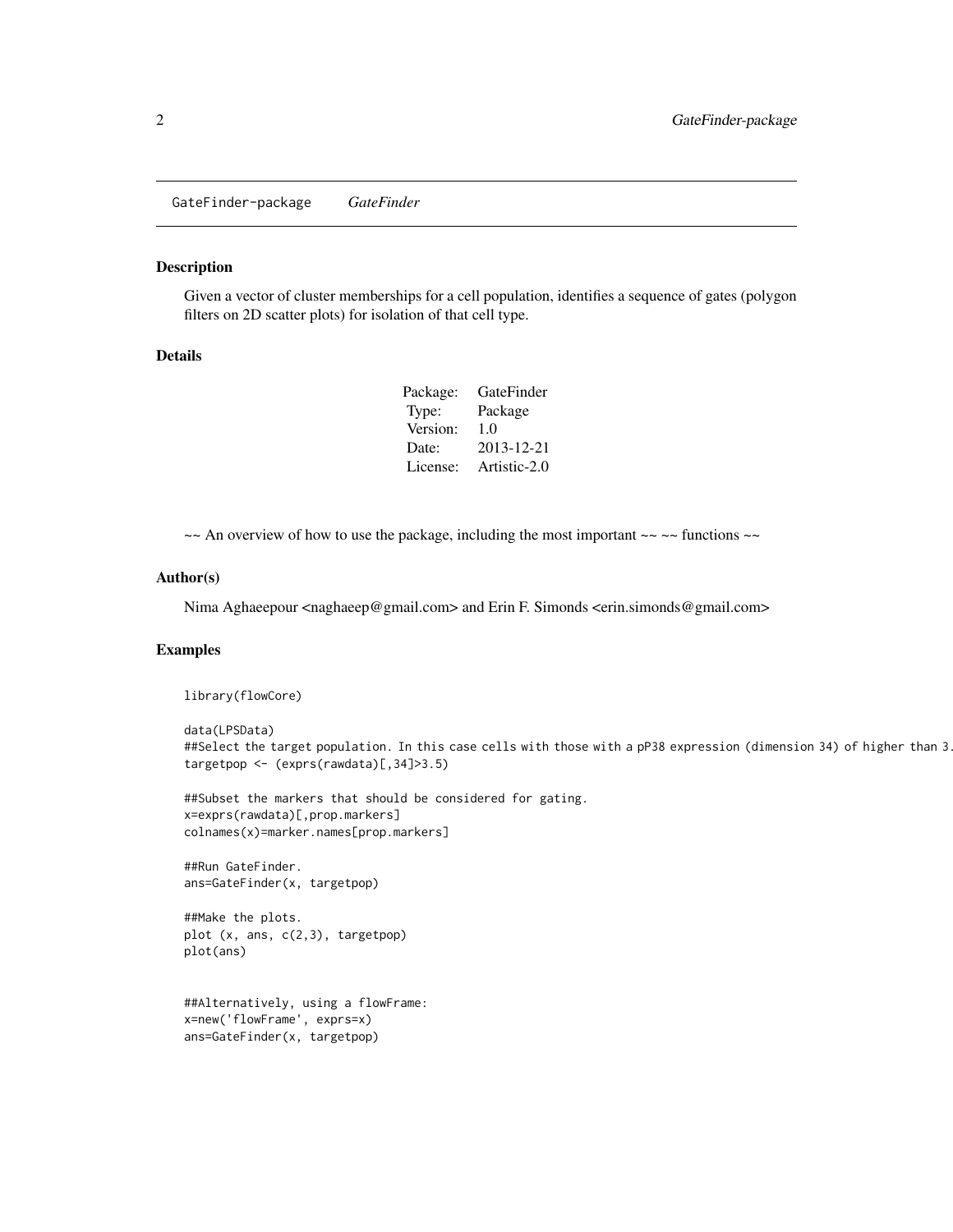#### <span id="page-2-0"></span>GateFinder 3

```
##Now you can use the gates and filters to subset the flowFrame. E.g.:
split(x, ans@flowEnv$Filter2)
##This function relies on an EXPERIMENTAL feature in flowUtils. Please be cautious when replying on this.
##Don't run without the optional flowUtils package installed.
##To write the gates into a GatingML file:
##library(flowUtils)
##write.gatingML(ans@flowEnv, 'GatingML.xml')
```
GateFinder *GateFinder*

#### Description

Given a vector of cluster memberships for a cell population, identifies a sequence of gates (polygon filters on 2D scatter plots) for isolation of that cell type.

# Usage

GateFinder(x, targetpop, update.gates=FALSE, max.iter=2, beta=1, outlier.percentile=0.05, subsample=1

#### Arguments

| $\mathsf{x}$       | A flowFrame or an expression matrix in which columns are markers and rows<br>are cells.                                                                                                                                                                                 |  |  |
|--------------------|-------------------------------------------------------------------------------------------------------------------------------------------------------------------------------------------------------------------------------------------------------------------------|--|--|
| targetpop          | A vector of logical values one for each cell (TRUE $=$ cells in the target popu-<br>lation). If instead a vector of integers are supplied each integer value will be<br>treated as a separate celltype of interest and a list of gating strategies will be<br>returned. |  |  |
| update.gates       | A boolean value indicating if the polygon gates should be updated after each<br>gating step. update.gates=TRUE makes the analysis slower.                                                                                                                               |  |  |
| max.iter           | The number of requested gating steps.                                                                                                                                                                                                                                   |  |  |
| beta               | A positive real value which control the trade-off between precision and recall<br>in the F-measure calculation. Values smaller than $1$ (and closer to $0$ ) emphasize<br>recall values and values larger than 1 emphasize precision.                                   |  |  |
| outlier.percentile |                                                                                                                                                                                                                                                                         |  |  |
|                    | The percentile of the empirical distribution of each 2d distribution (each scatter<br>plot) that should be excluded before calculating the polygon gate. If a vector, all<br>provided numbers will be tested and the one with the highest F-measure will be<br>used.    |  |  |
| subsample          | The number of cells (integer) that should be randomly selected for calculation<br>of the gating strategy (the gating strategy can be applied to all cells therefore the<br>resulting populations will be based on all cells (see update.org.data)).                     |  |  |
| nstart             | The number of randomized runs (integer). The results from the best (or median)<br>randomized run will be used. See selection.criteria).                                                                                                                                 |  |  |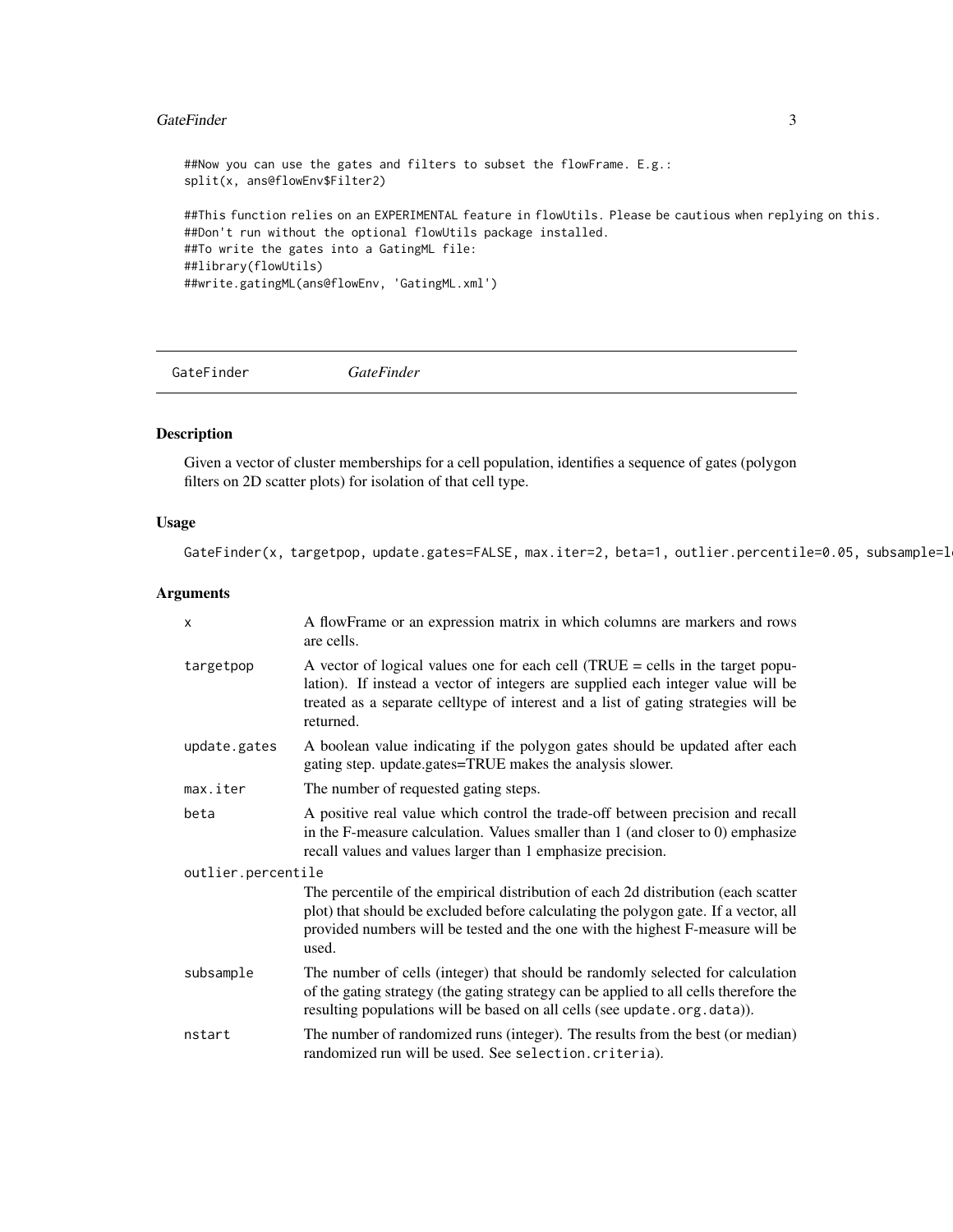| update.org.data    |                                                                                                                                                                                                                                |  |
|--------------------|--------------------------------------------------------------------------------------------------------------------------------------------------------------------------------------------------------------------------------|--|
|                    | A boolean controling weather the gating strategy calculated using a random sub-<br>set of the cells should be applied to all cells or not.                                                                                     |  |
| randomize          | A boolean value to control if selection of the gates should be randomized. If<br>TRUE the selection probability of each gate will be proportional to it's fmeasure.<br>Otherwise the best gate will be selected for each step. |  |
| selection.criteria |                                                                                                                                                                                                                                |  |
|                    | A string with values of either 'best' or 'median'. This determines if the run with<br>the best or median fmeasure should be used as the final gating strategy.                                                                 |  |
| unimodalitytest    |                                                                                                                                                                                                                                |  |
|                    | A boolean value. If TRUE the unimodality of the first principal component will<br>be tested using a dip test and a warning is issued for $p < 0.05$ .                                                                          |  |
| predimx            | A vector of marker numbers for the x-axes of a pre-determined gating strategy.                                                                                                                                                 |  |
| predimy            | A vector of marker numbers for the y-axes of a pre-determined gating strategy.                                                                                                                                                 |  |
| convex             | A boolean value indicating if the target population is expected to be convex (for<br>outlier removal purposes).                                                                                                                |  |
| alpha              | alpha-hull threshold for non-convex gates.                                                                                                                                                                                     |  |
|                    |                                                                                                                                                                                                                                |  |

# Value

GatingProjection

A GatingProjection object.

# Author(s)

Nima Aghaeepour <naghaeep@gmail.com> and Erin F. Simonds <erin.simonds@gmail.com>.

#### References

Filzmoser, Peter, Ricardo Maronna, and Mark Werner. "Outlier identification in high dimensions." Computational Statistics & Data Analysis 52, no. 3 (2008): 1694-1711.

# Examples

library(flowCore)

data(LPSData) ##Select the target population. In this case cells with those with a pP38 expression (dimension 34) of higher than 3 targetpop <- (exprs(rawdata)[,34]>3.5)

##Subset the markers that should be considered for gating. x=exprs(rawdata)[,prop.markers] colnames(x)=marker.names[prop.markers]

##Run GateFinder. ans=GateFinder(x, targetpop)

##Make the plots.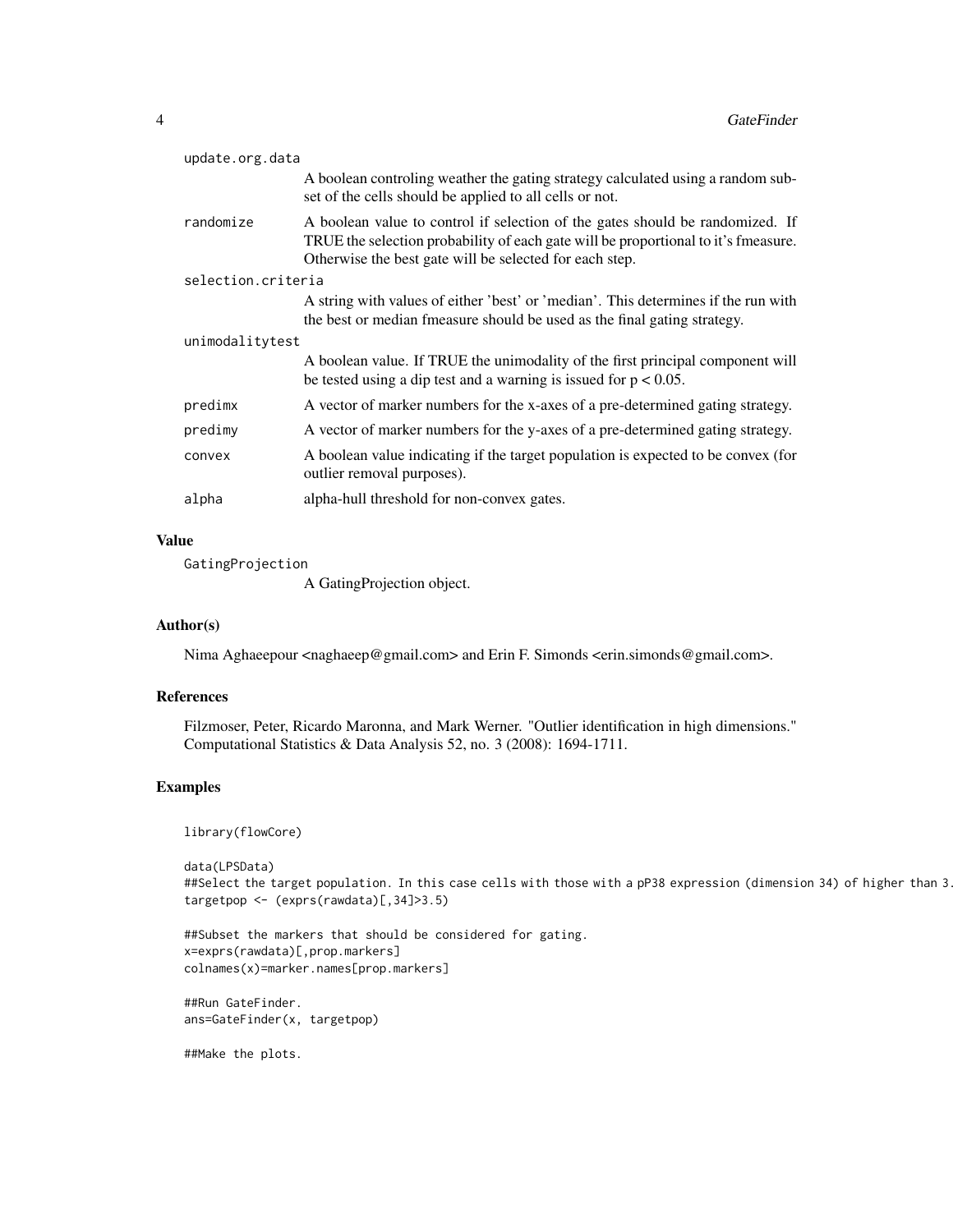```
plot (x, ans, c(2,3), targetpop)
plot(ans)
##Alternatively, using a flowFrame:
x=new('flowFrame', exprs=x)
ans=GateFinder(x, targetpop)
##Now you can use the gates and filters to subset the flowFrame. E.g.:
split(x, ans@flowEnv$Filter2)
##This function relies on an EXPERIMENTAL feature in flowUtils. Please be cautious when replying on this.
##Don't run without the optional flowUtils package installed.
##To write the gates into a GatingML file:
##library(flowUtils)
```
##write.gatingML(ans@flowEnv, 'GatingML.xml')

GatingProjection-class

*Class* "GatingProjection"

# Description

An object that stores the final gating projections as well as the scores calculated for each step.

#### Objects from the Class

Objects can be created by calls of the form new("GatingProjection", ...).

# **Slots**

fmeasure: A vector of F-measure values for each step of the identified gating strategy.

precision: A vector of precision values for each step of the identified gating strategy.

recall: A vector of recall values for each step of the identified gating strategy.

dimx: A vector of marker indexes for the x-axis of each step of the identified gating hierarchy.

dimy: A vector of marker indexes for the y-axis of each step of the identified gating hierarchy.

gates: A list of polygon gates for each step of the identified gating hierarchy.

pops: A list of vectors representing the cell population memberships for each step of the identified hierarchy.

subsampleindex: A vector of the indexes of the selected subsample of cells (if applicable).

fmeasures: A vector of F-measure values of multiple randomized attempts (if applicable).

flowEnv: An envirnoment for flowCore's polygon gates and intersect filters.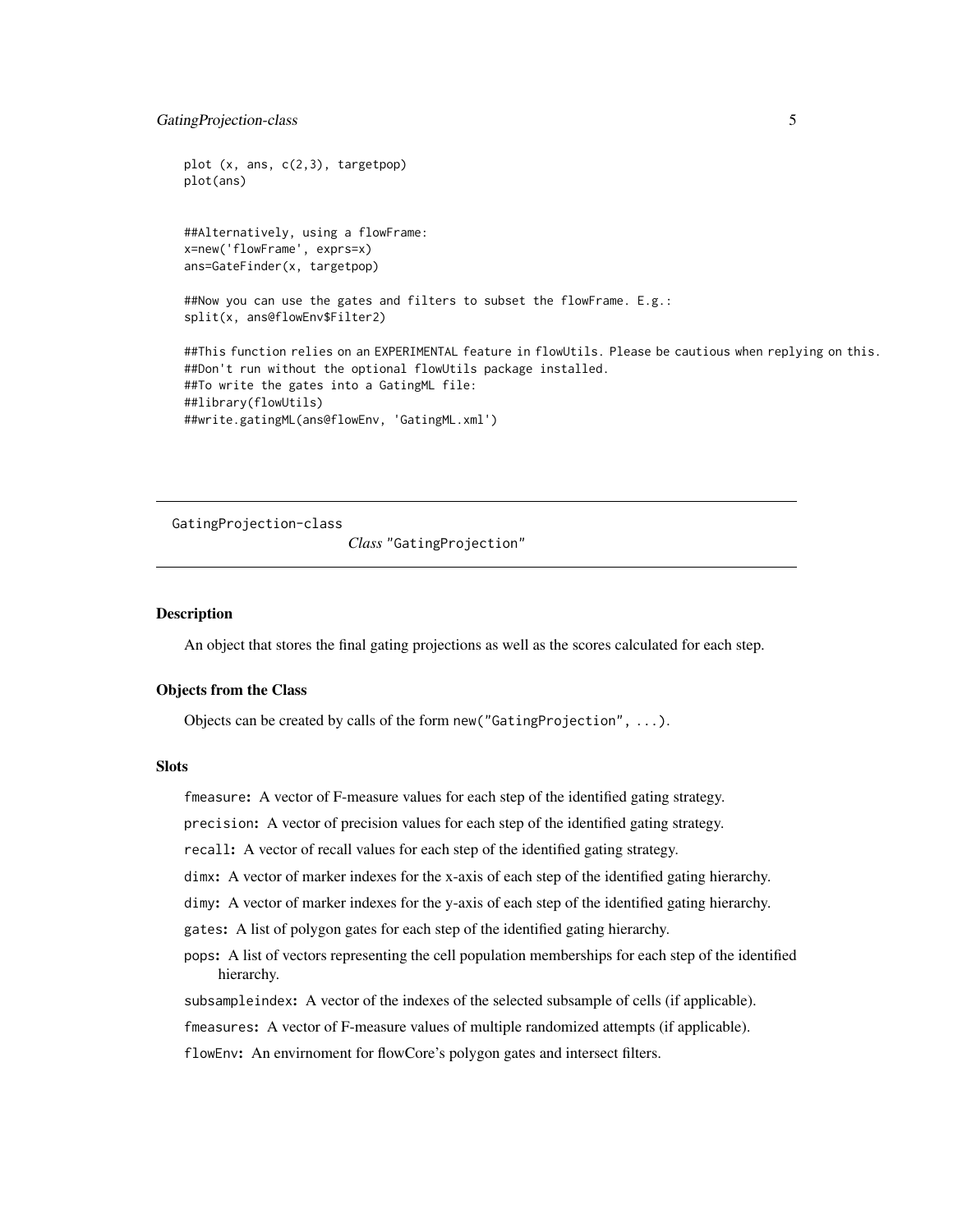### <span id="page-5-0"></span>Methods

- plot signature(x = "GatingProjection", y = "ANY"): Plot of F-measure, precision, and recall values of each gating step.
- plot signature( $x = "matrix", y = "GatingProjection")$ : Scatter plots of the raw data (from matrix x) for each step of the gating strategy. Gray dots represent cells that were removed in the previous step. Red dots represent the target cells.

# Author(s)

Nima Aghaeepour <naghaeep@gmail.com> and Erin F. Simonds <erin.simonds@gmail.com>.

#### Examples

library(flowCore)

```
data(LPSData)
##Select the target population. In this case cells with those with a pP38 expression (dimension 34) of higher than 3
targetpop <- (exprs(rawdata)[,34]>3.5)
```

```
##Subset the markers that should be considered for gating.
x=exprs(rawdata)[,prop.markers]
colnames(x)=marker.names[prop.markers]
```
##Run GateFinder. ans=GateFinder(x, targetpop)

```
##Make the plots.
plot (x, ans, c(2,3), targetpop)
plot(ans)
```
##Alternatively, using a flowFrame: x=new('flowFrame', exprs=x) ans=GateFinder(x, targetpop)

```
##Now you can use the gates and filters to subset the flowFrame. E.g.:
split(x, ans@flowEnv$Filter2)
```

```
##This function relies on an EXPERIMENTAL feature in flowUtils. Please be cautious when replying on this.
##Don't run without the optional flowUtils package installed.
##To write the gates into a GatingML file:
##library(flowUtils)
##write.gatingML(ans@flowEnv, 'GatingML.xml')
```
LPSData *LPSData*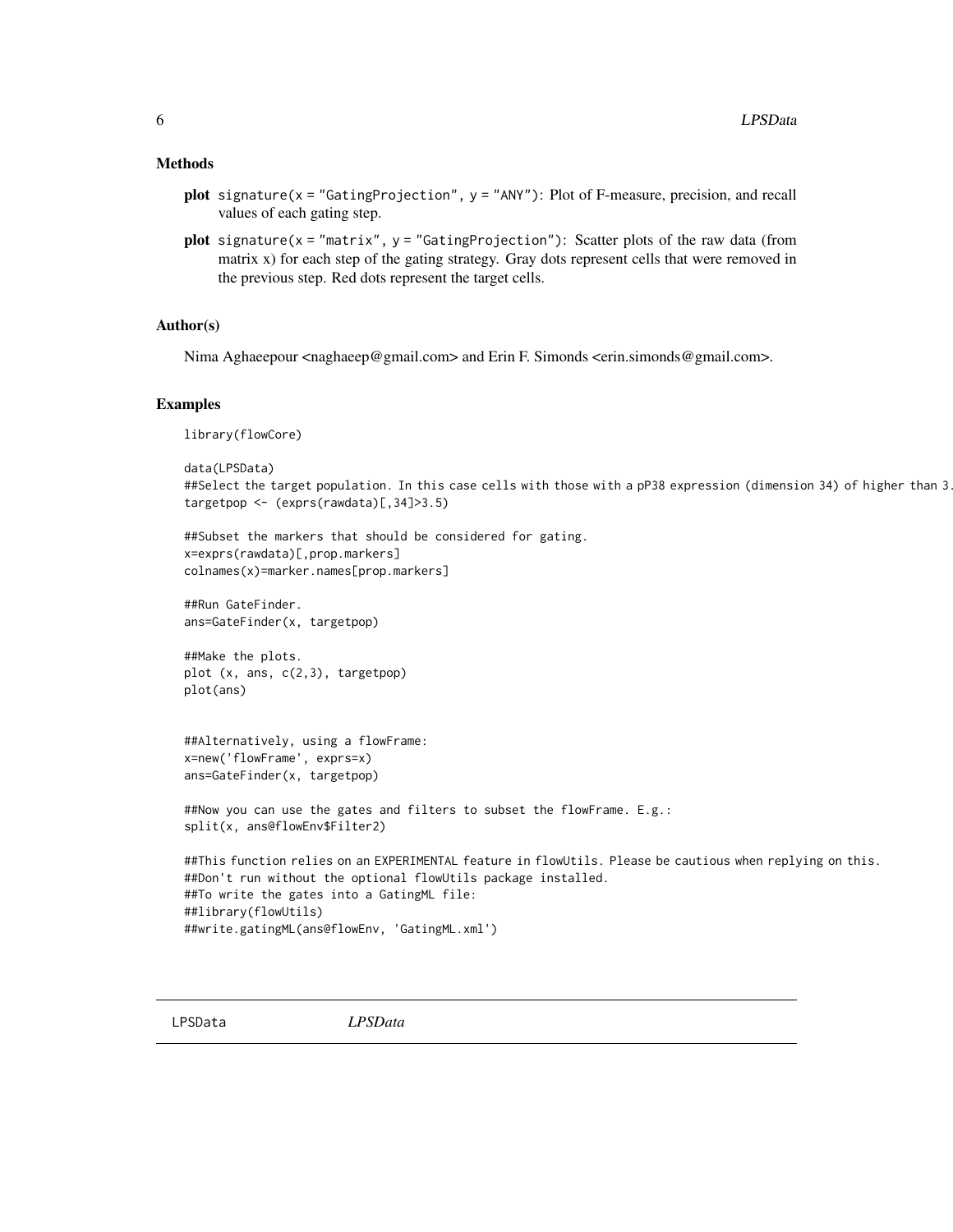# <span id="page-6-0"></span>plot.GateFinder 7

#### Description

A dataset of two sets of scores (particularly, correlation with protection against HIV and overlap with the Naive T-cell population) assigned to immunophenotypes measured by flow cytometry. 10 markers were measured: KI-67, CD28, CD45RO, CD8, CD4, CD57, CCR5, CD27, CCR7, and CD127.

#### Usage

data(LPSData)

# Details

This dataset consists of a matrix and two vectors:

rawdata The transformed expression values extracted from the original FCS file.

prop.markers the indexes of markers that should be considered for the gating strategy.

marker.names name of all markers (columns of matrix rawdata).

#### Author(s)

Nima Aghaeepour «naghaeep@gmail.com» and Erin F. Simonds «erin.simonds@gmail.com».

#### References

Bendall, Sean C., et al. "Single-cell mass cytometry of differential immune and drug responses across a human hematopoietic continuum." Science 332.6030 (2011): 687-696.

#### Examples

```
library(flowCore)
```
data(LPSData)

plot(exprs(rawdata)[,15:16],xlab=marker.names[15],ylab=marker.names[16])

plot.GateFinder *plot.GateFinder*

#### **Description**

Creates a scatter plot for each of the gating steps.

#### Usage

```
## S3 method for class 'GateFinder'
plot(x, y, ncolrow=c(1,max(targetpop)), targetpop=NULL, beta=NULL, cexs=NULL, cols=NULL, subsample=le
```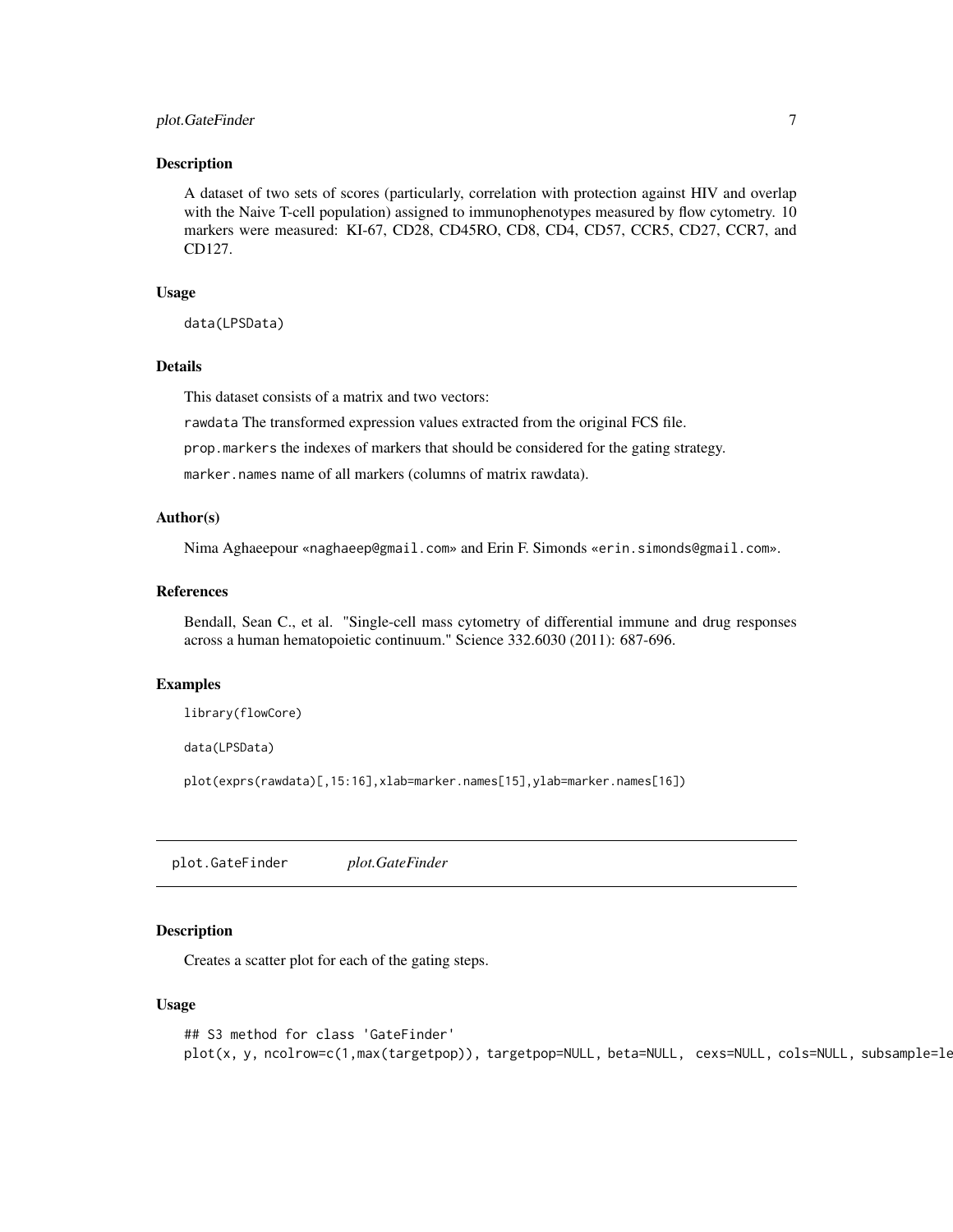# Arguments

| X          | A flowFrame or an expression matrix in which columns are markers and rows<br>are cells.                                                                                                                                               |
|------------|---------------------------------------------------------------------------------------------------------------------------------------------------------------------------------------------------------------------------------------|
| У          | A GatingProjection object.                                                                                                                                                                                                            |
| ncolrow    | A vector of length 2 indicating the desired number of rows and columns in the<br>plot.                                                                                                                                                |
| targetpop  | The target cell type.                                                                                                                                                                                                                 |
| beta       | A positive real value which control the trade-off between precision and recall<br>in the F-measure calculation. Values smaller than $1$ (and closer to $0$ ) emphasize<br>recall values and values larger than 1 emphasize precision. |
| cexs       | A vector of length 3 indicating the point sizes for 1-previously excluded cells<br>2-non-selected cells 3-selected cells.                                                                                                             |
| cols       | A vector of length 3 indicating the point colors for 1-previously excluded cells<br>2-non-selected cells 3-selected cells.                                                                                                            |
| subsample  | The number of randomized runs (integer). The results from the best (or median)<br>randomized run will be used. See selection. criteria).                                                                                              |
| max.iter   | A boolean controling weather the gating strategy calculated using a random sub-<br>set of the cells should be applied to all cells or not.                                                                                            |
| pot        | A boolean value. If true, the points of interest will be ploted on top of other<br>points to increase visibility.                                                                                                                     |
| xlim       | Static x-axis limits for the plots (vector of length 2).                                                                                                                                                                              |
| ylim       | Static y-axis limits for the plots (vector of length 2).                                                                                                                                                                              |
| asinh.axis | A boolean value indicating if asinh axis ticks should be plotted (usually used for<br>mass cytometry data).                                                                                                                           |
|            | Other arguments passed to the plot function.                                                                                                                                                                                          |
|            |                                                                                                                                                                                                                                       |

# Value

Plot A GateFinder plot.

#### Author(s)

Nima Aghaeepour <naghaeep@gmail.com> and Erin F. Simonds <erin.simonds@gmail.com>.

# Examples

```
library(flowCore)
```

```
data(LPSData)
##Select the target population. In this case cells with those with a pP38 expression (dimension 34) of higher than 3
targetpop <- (exprs(rawdata)[,34]>3.5)
```

```
##Subset the markers that should be considered for gating.
x=exprs(rawdata)[,prop.markers]
colnames(x)=marker.names[prop.markers]
```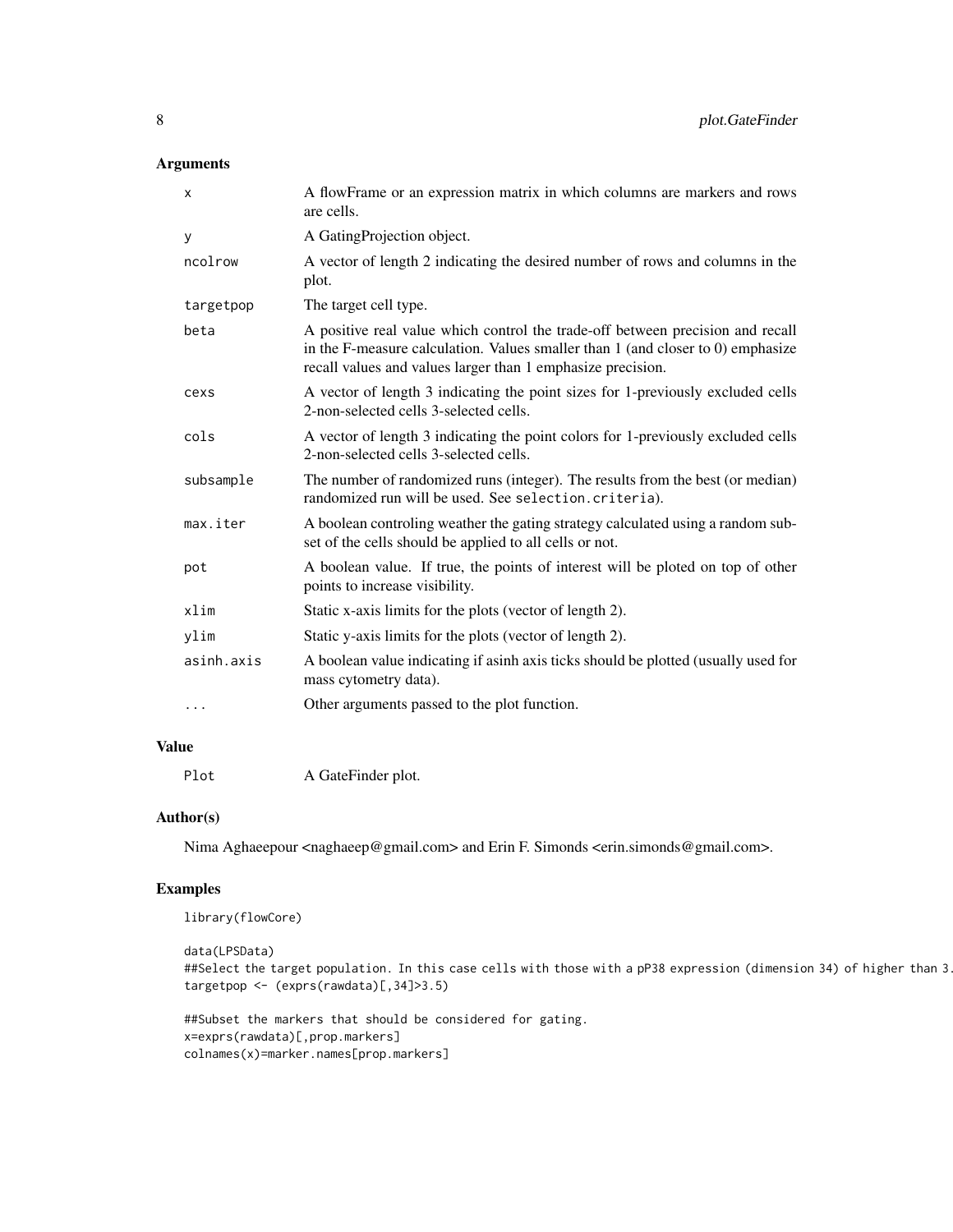# plot.GateFinder 9

##Run GateFinder. ans=GateFinder(x, targetpop)

##Make the plots. plot(x, ans, c(2,3), targetpop) plot(ans)

##Alternatively, using a flowFrame: x=new('flowFrame', exprs=x) ans=GateFinder(x, targetpop)

##Now you can use the gates and filters to subset the flowFrame. E.g.: split(x, ans@flowEnv\$Filter2)

##This function relies on an EXPERIMENTAL feature in flowUtils. Please be cautious when replying on this. ##Don't run without the optional flowUtils package installed. ##To write the gates into a GatingML file: ##library(flowUtils) ##write.gatingML(ans@flowEnv, 'GatingML.xml')